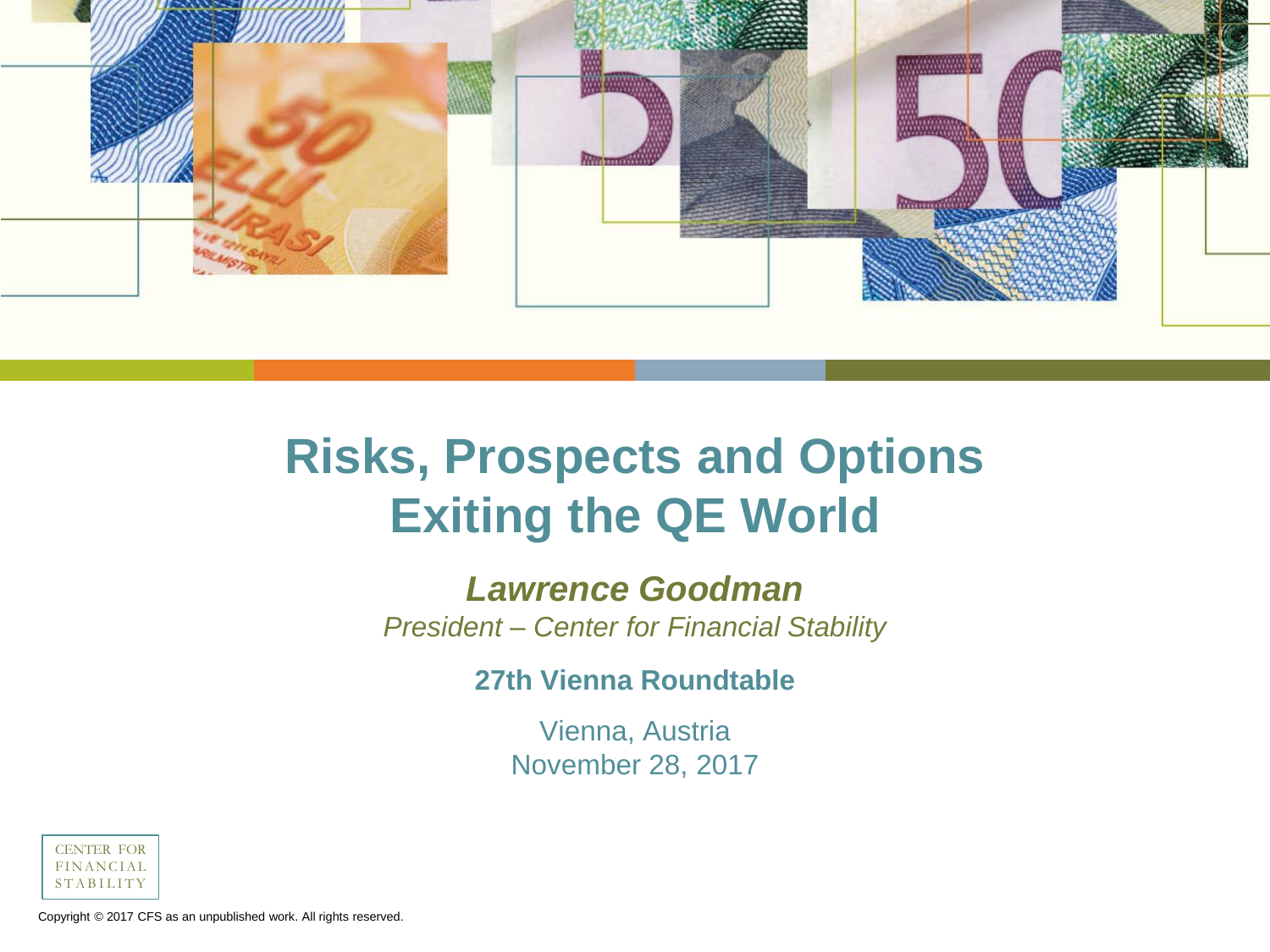

#### Bold • Innovative • Practical

# **Three Never Befores…Need to be Reversed…**



**"Never before"** has there been such:

- Large scale **intervention** by central banks and governments,
- Growth in the financial **regulator apparatus and labyrinth of rules** governing markets,
- **Distortions** across a wide range of financial markets.

**"The Unwind: What's Next for Global Markets"**  *Center for Financial Stability* May 27, 2015

http://www.centerforfinancialstability.org/speeches/unwind\_052715.pdf

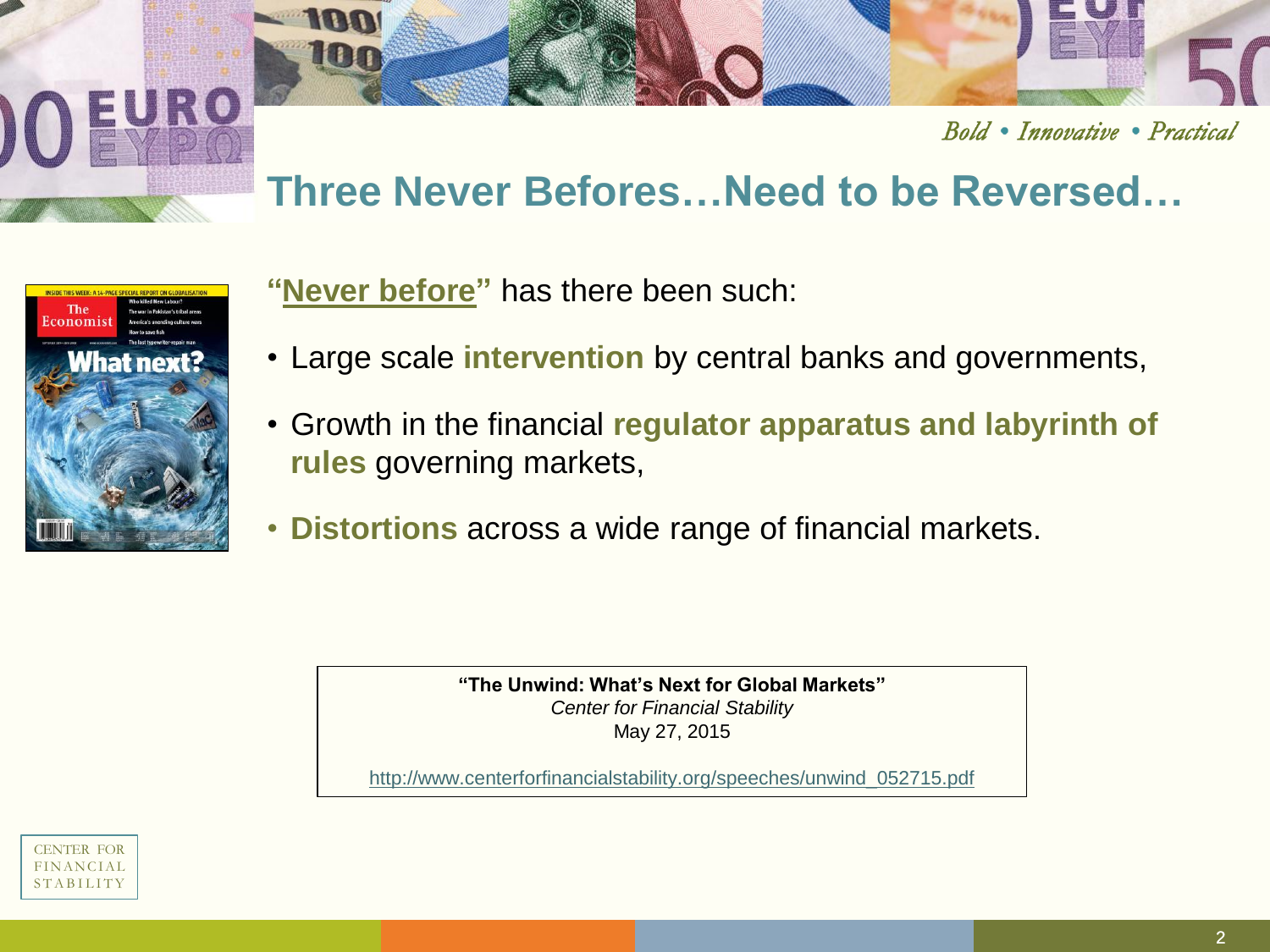100 100

Bold • Innovative • Practical

# **Major Central Bank Balance Sheet Expansion**



Source: Bank of England, Bank of Japan, European Central Bank, Federal Reserve Bank , People's Bank of China and Center for Financial Stability.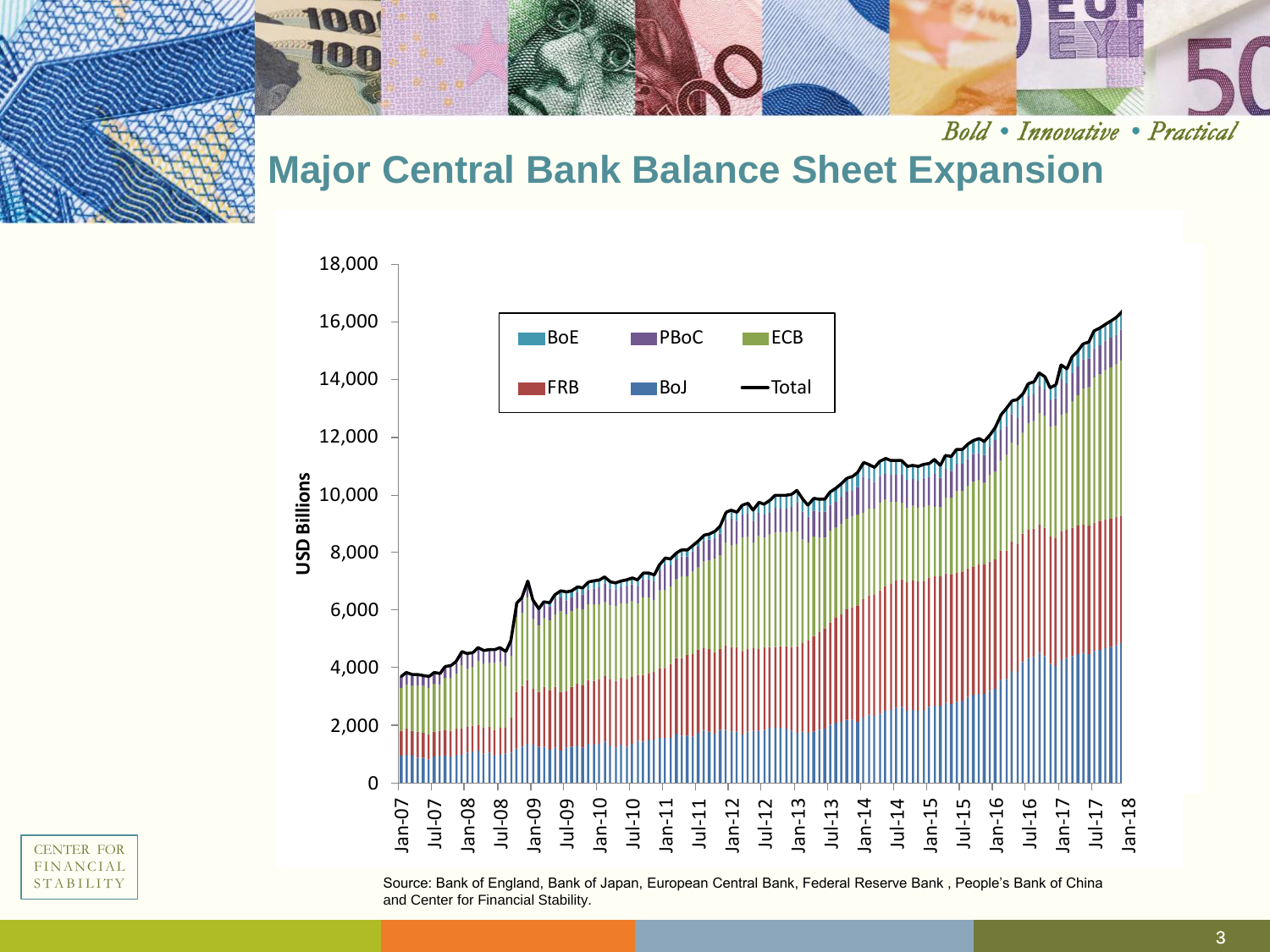

Bold • Innovative • Practical

# **It's the Financial System that Matters: Monetary Ease and CFS Divisia Financial Data (y/y)**

*"There is too little economic risk-taking, and too much financial risk-taking."* **Christine Lagarde** Managing Director, IMF October 12, 2014 Getting and the Economy CENTER FOR **FINANCIAL** 

**STABILITY** 



With thanks to William Barnett, Director of Advances in Monetary and Financial Measurement at the Center for Financial Stability Inc. Source: Federal Reserve Board, Bloomberg LP, and Center for Financial Stability.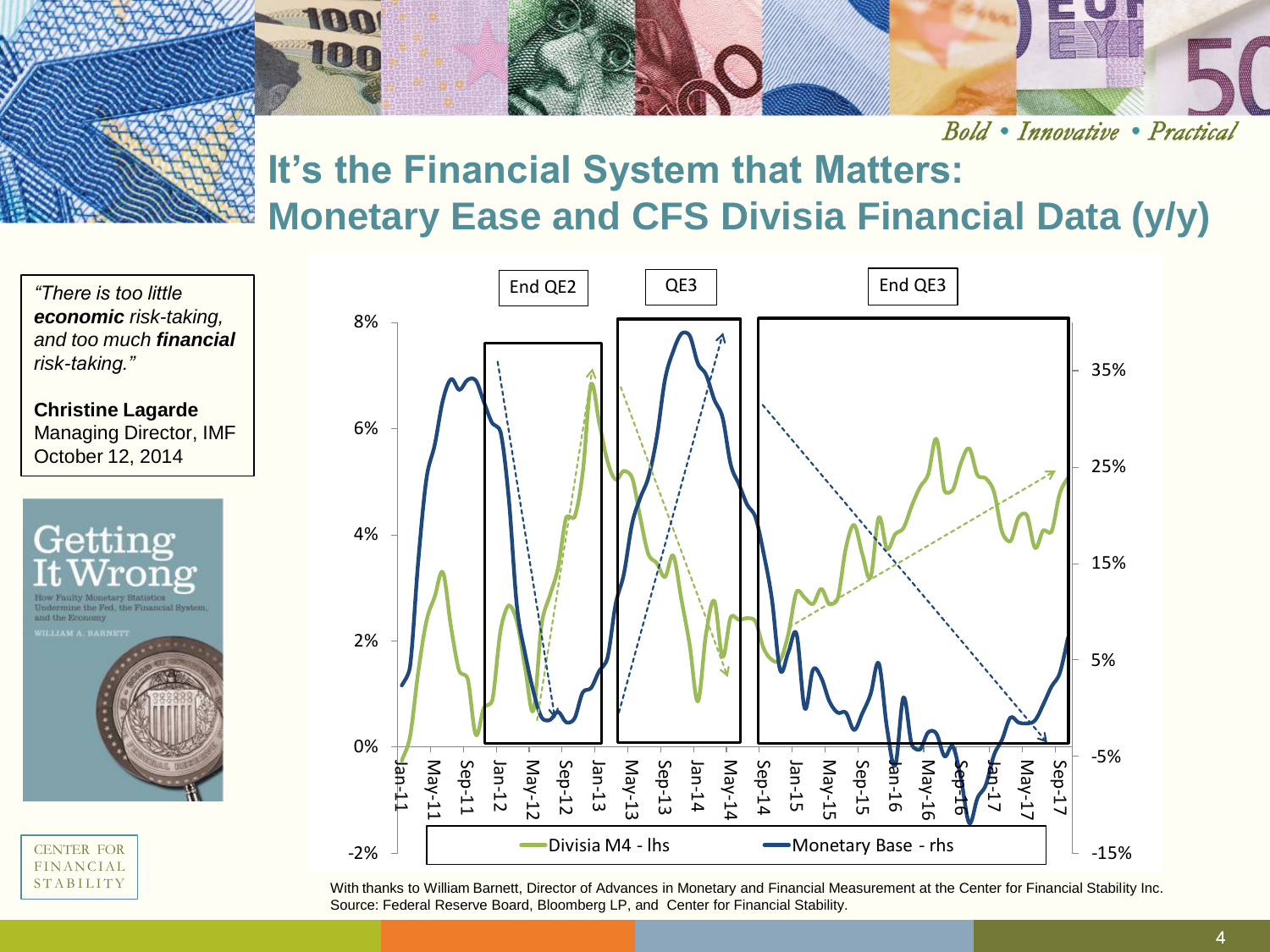

Bold • Innovative • Practical

# **Why CFS Divisia Money Matters for Inflation**



#### CENTER FOR FINANCIAL **STABILITY**

Source: Federal Reserve Bank of St. Louis and Center for Financial Stability.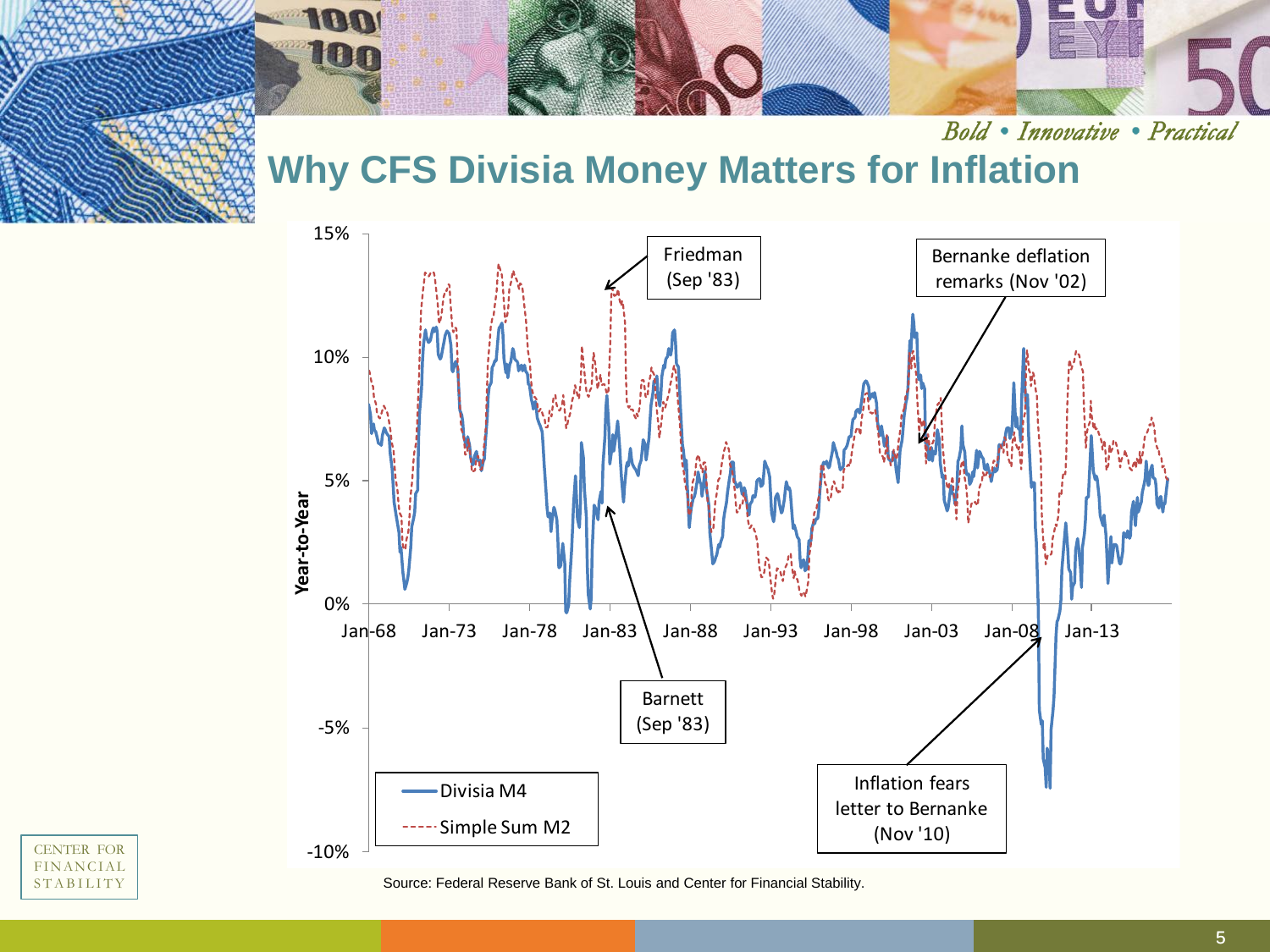

Bold • Innovative • Practical

### **Policy Driven Distortions in Debt and Equity Markets**



CENTER FOR FINANCIAL **STABILITY** 

Source: Robert Shiller (Yale University), Bloomberg LP, and Center for Financial Stability.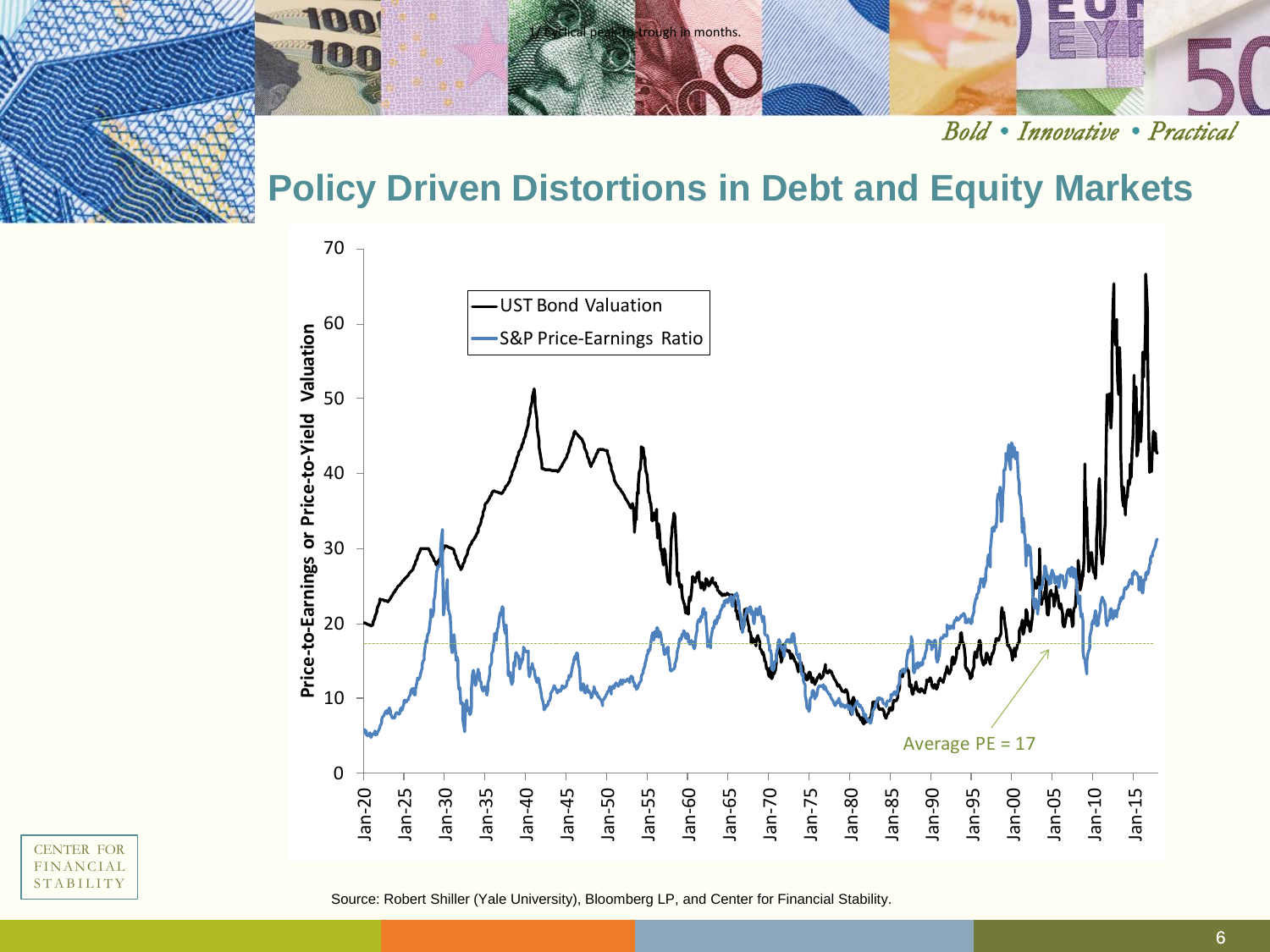

Bold • Innovative • Practical

#### **Policy Driven Distortions in Speculative Markets**



CENTER FOR FINANCIAL **STABILITY** 

Note: Includes futures positions in NYMEX crude, S&P 500 index, JPY, gold, CHF, Nikkei, and GBP held by speculative investors. Source: CFTC, Bloomberg LP, and Center for Financial Stability.